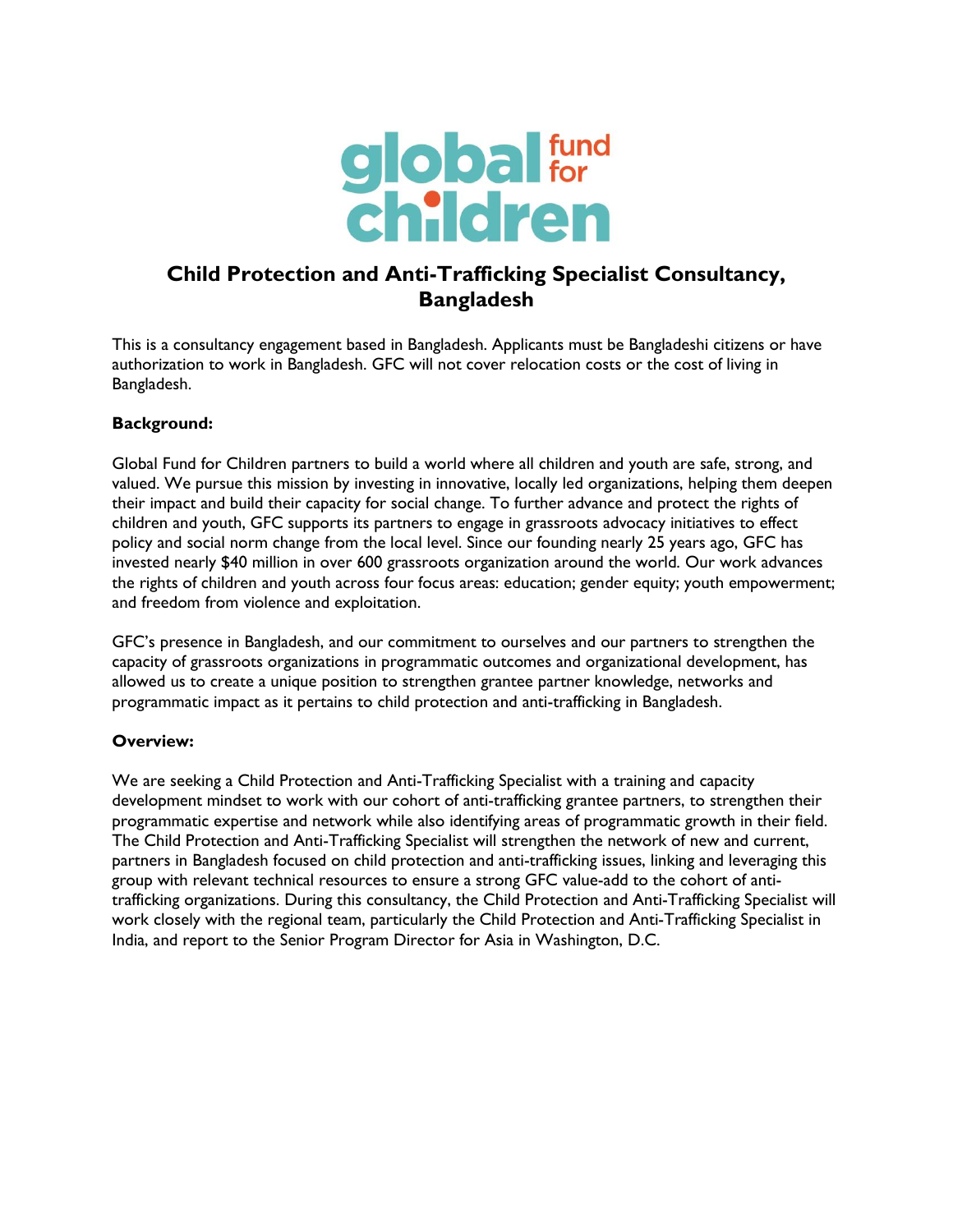# **Essential Responsibilities:**

Programmatic Capacity Development:

- Build constructive and collegial relationships with grassroots partner leaders as the foundation for peer-to-peer capacity development and support, remembering always that GFC and grassroots organizations are equal partners;
- Use the Bangladesh Landscape Analysis (in process of being completed by October 15, 2020) and data to co-design programmatic outcomes; use the report as a guiding tool while liaising with partners and key stakeholders;
- Support the Asia team in identifying and onboarding 3 new grassroots organizations working to address trafficking based on the findings of the Landscape Analysis by December 2020;
- Co-design with partners, programmatic outcomes that measure interventions focused on changing knowledge, attitudes and practices around trafficking and hazardous child labor;
- Use field observations, content review, periodic site visits, and regular communication with partners, and partner feedback surveys, to collect data on partner progress against defined overarching indicators for the project;
- In coordination with Child Protection and Anti-Trafficking Specialist in India, facilitate spaces for cross-border dialogue among GFC partners in South Asia to encourage knowledge sharing and collective action to prevent and address trafficking;
- Assess effectiveness of partners programs through one-on-one discussions and using GFC's capacity assessment tool as a starting point.
- Provide direct mentoring and coaching to partner leadership as needed and in alignment with personal expertise and experience;
- Share relevant technical and programmatic resources contacts, news and information with partners through regular email communication and newsletters;
- Ensure partners within the cohort are informed and equipped to meet grant monitoring and evaluation requirements, including internal GFC grant reporting and relevant institutional donor/project requirements. Provide direct assistance to partners who may need assistance to meet these requirements with the goal to strengthen partner capacities to engage with institutional donors;

Knowledge Sharing and Networks:

- Represent GFC on issue-specific affinity groups, coordinating networks and coalitions;
- Leverage personal expertise on national issues relevant to GFC's strategy to support advocacy efforts and educate relevant external networks to support positive social change for children.

Communications and reporting

- Ensure timely and effective fulfillment of grant deliverables and reporting to donors
- Contribute brief, original content for program sections of GFC's blog, website, annual report, and other communications materials, as well as for external publications.